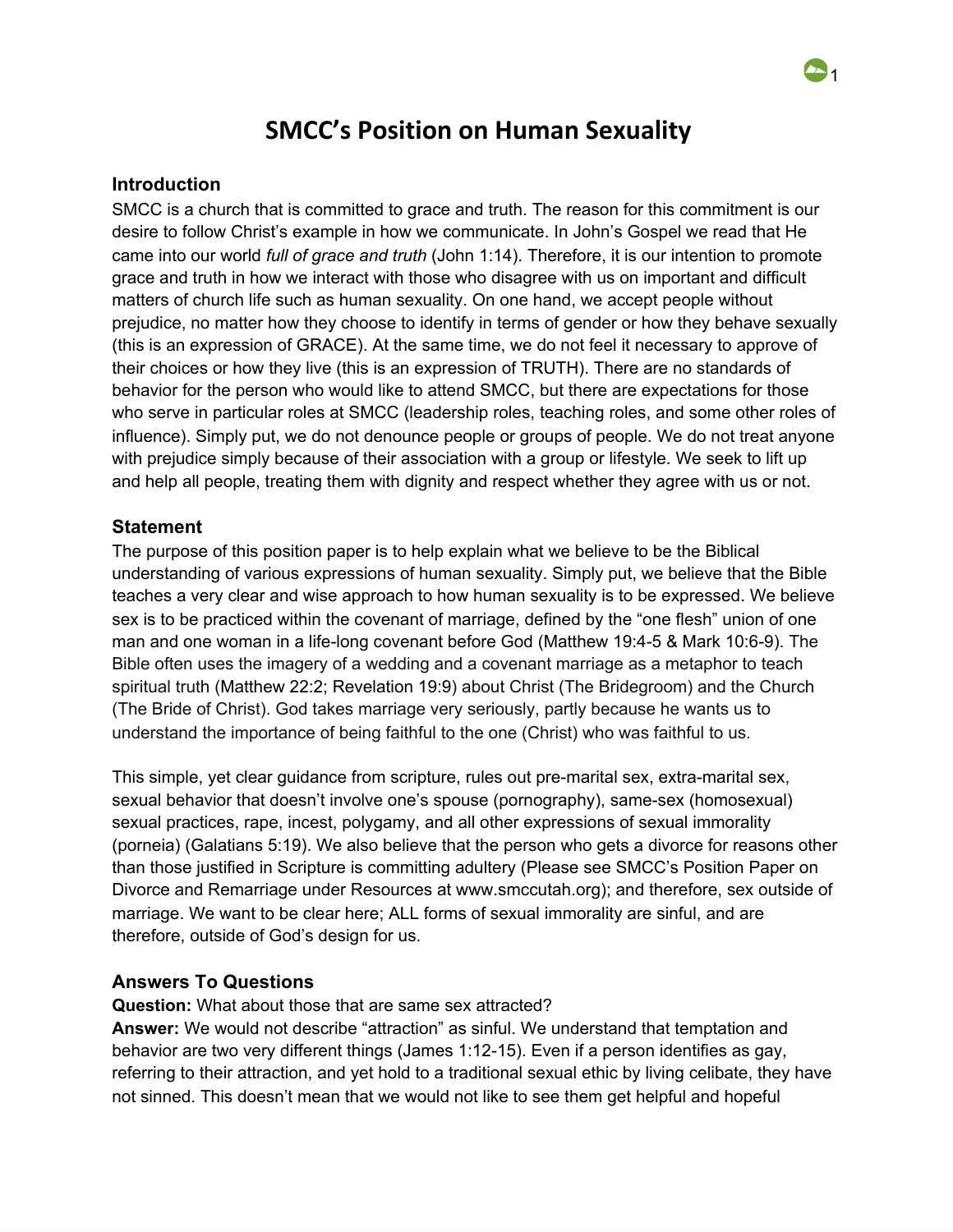counsel as to how to navigate through what they feel. We think that these thoughts and feelings do not correspond to nature, but at the same time, do not disqualify a person for service in the Kingdom.

## **Question:** What about the person who identifies as gay or lesbian?

**Answer #1:** We understand that all sorts of qualifiers are used to identify ourselves to others (race, occupation, nationality, hobby, et cetera). Some forms of identity we are born into and some we choose. None of them is more central to who we are than our identity as a Christ follower. This identity is ultimate and shapes us more than any other identity. Therefore, when someone says that they "identify as gay or lebian" we accept that declaration at face value. But we also want to help that person take their next step in becoming fully devoted and fully delighted in Jesus Christ - finding their greatest sense of identity IN HIM.

**Answer #2:** The way a person identifies or the way they describe their sexual orientation should be evaluated in light of what the Bible says regarding human sexuality. We believe that accepting "same sex attraction" as normative will not lead to the fullness of joy that Christ promised.

**Answer #3:** We believe that God created two distinct genders and made each of them in his image, equipping them for complementary service in governing his creation and for sexual union (Gen. 1:26-28). In so doing He established a clear plan and mechanism for the biological and social flourishing of his creatures from generation to generation.

## **Question:** What if the sex within my marriage is not consensual?

**Answer:** According to 1 Corinthians 7:2-5 a husband or wife has a responsibility to their spouse to make themselves available for sex. There is no other guidelines other than wisdom for how frequent this "availability" needs to be. But each should have the other's needs and desires in mind and which to love them appropriately through intimacy. There are all sorts of reasons why this might not be possible, but as a general rule, sex in marriage is a good thing. Having said this, it is also unbiblical for a spouse to force their marriage partner to do anything. In Hebrews 13:4 we are told to make sure that the marriage bed is "undefiled." There are many applications to this command but certainly one of them is to not force sex on an unwilling partner.

**Question**: Does sex with the person you intend on marrying violate what SMCC believes to be the standard of no sex outside of marriage?

**Answer**: Yes. We know that people can make a pledge to get married and feel like they are therefore committed to each other, but we believe that a "covenant of marriage" is formalized by public promises made to God, each other, the family, and the church. Sex outside of "covenant marriage" is therefore to be avoided.

## **Conclusion**

We believe that all people, regardless of past sexual practices, are in need of the Gospel of Jesus Christ. Further, we believe that all improper sexual activity can be forgiven through faith in Jesus Christ and what He accomplished for us on the Cross. We believe that any ultimate change in the human condition comes through the power and presence of the Holy Spirit. When the Gospel is believed and reinforced through the process of discipleship, change is possible.